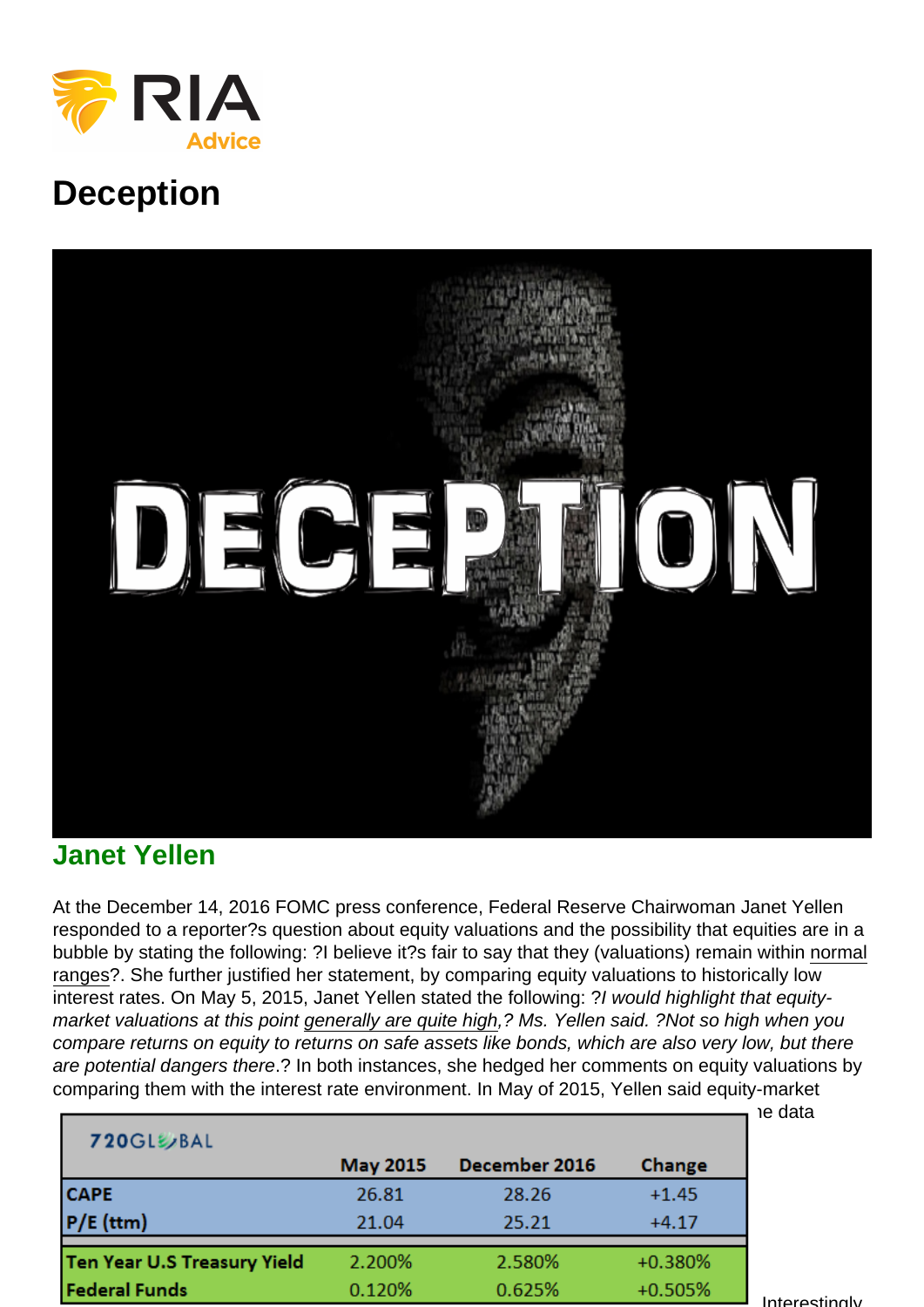not only are equity valuations currently higher than in May of 2015 but so too are interest rates. Further concerning, how does one define ?normal?? Does a price-to-earnings ratio that has only been experienced twice in over hundred years represent normal? Do interest rates near historical lows with the unemployment rate approaching 40-year lows represent normal? Is there anything normal about a zero-interest rate monetary policy and quadrupling of the Fed?s balance sheet? Does the Federal Reserve, more so than the collective wisdom of millions of market participants, now think that it not only knows where interest rates should be but also what equity valuations are ?normal?? One should expect that the person in the seat of Chair of the Federal Reserve would have the decency to present facts in an honest, consistent and coherent manner. It is not only her job but her duty and obligation.

## **Homebuilders**

On December 15, 2016, CNBC reported the following: ?The National Association of Home Builders/Wells Fargo Housing Market Index (HMI) rose to 70, the highest level since July 2005. [Fifty is the line between positive and negative sentiment. The index has not jumped by this](https://realinvestmentadvice.com/wp-content/uploads/2016/12/mtg-graph.png) much in one month in 20 years .? The graph below shows how much house one can afford at various interest rates assuming a \$3,000 mortgage payment.

Over the

past two months U.S. mortgage rates increased almost a full percent from 3.50% to 4.375%. Given such an increase, a prospective homeowner determined to limit their mortgage payment to \$3,000 a month would need to seek a 10% reduction in the price of a house. In the current interest rate environment, this equates to drop from \$668,000 to \$601,000 in order to achieve a \$3,000 a month mortgage payment. One would expect that homebuilders temper their optimism, given that a key determinant of housing demand and ultimately their companies? bottom lines is facing a sturdy headwind.

## Advice/Summary

The point in highlighting these examples is to remind you that people?s opinions, especially those with a vested interest in a certain outcome, may not always be trustworthy. We simply urge you to examine the facts and data before blindly relying on others. We leave you with historical insight from a few so-called experts:

- ?We will not have any more crashes in our time.": John Maynard Keynes 1927
- ?There is no cause to worry. The high tide of prosperity will continue? : Andrew Mellon 1929